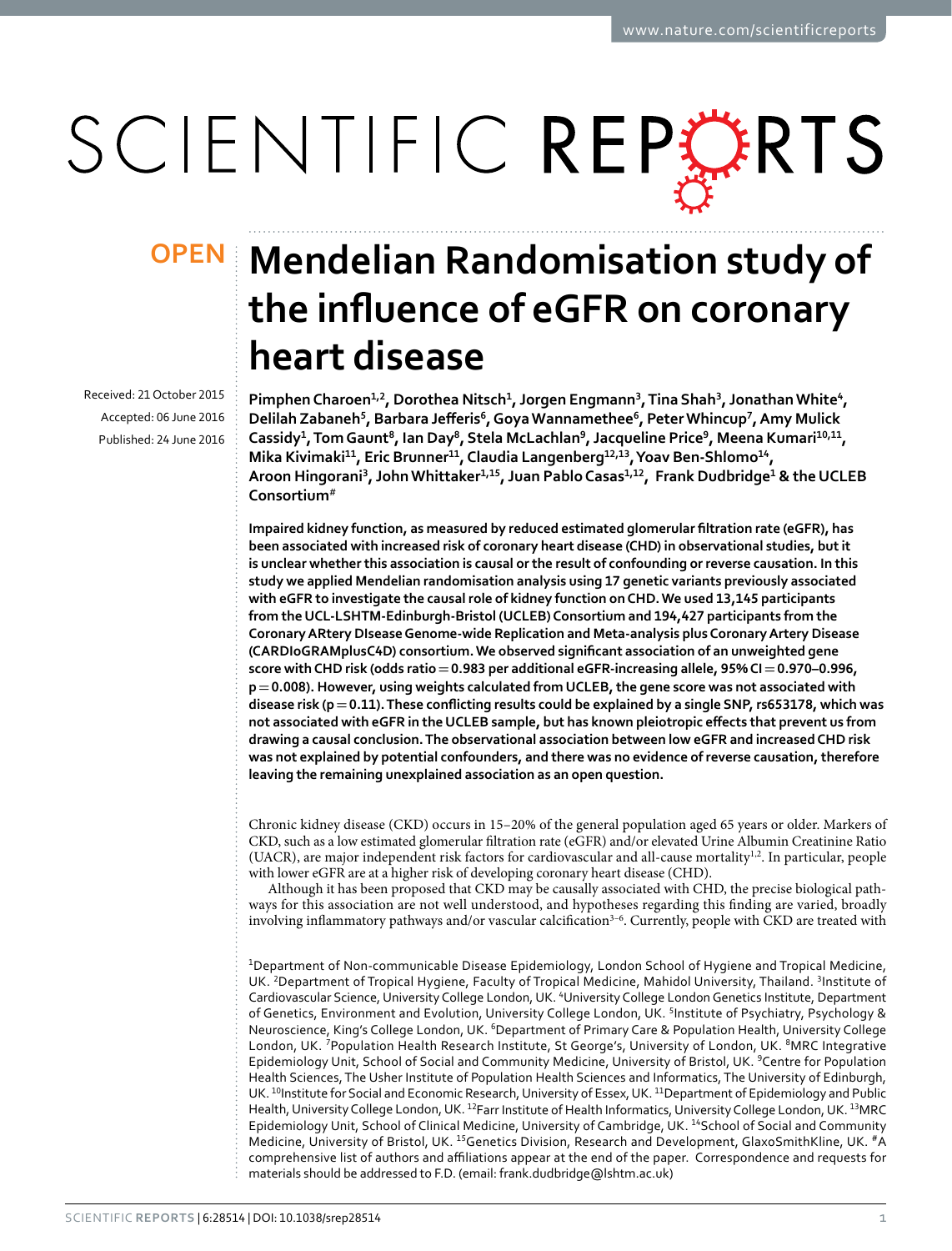blood pressure lowering drugs and statins to prevent poor outcomes. However, many genetic variants that are associated with high blood pressure are not associated with eGFR or CK[D7](#page-5-3) , as might be expected if they were on the same causal pathway to CHD. Also, there is little overlap in association between CKD and CHD genetic variants and early markers of cardiovascular disease, which would be expected if kidney function were causally related to CHD<sup>8</sup>.

People with CKD tend to have had adverse early life circumstances that predispose them to cardiovascular disease<sup>9-11</sup>, and individuals who are overweight at earlier age are more likely to have CKD at older age suggesting that CKD is a marker or consequence of a cumulative adverse life style. Hence, it is not yet clear whether low kidney function directly causes CHD or whether the observed association is due to other shared risk factors/ confounders, in particular socioeconomic status, early life risk factors and unhealthy lifestyle.

Here we applied Mendelian Randomisation (MR) to determine whether lower eGFR per se has a causal role to contribute to later CHD. To our knowledge, this is the first MR study to explicitly investigate the influence of eGFR on CHD. Previously, Olden *et al.* studied whether several genetic variants affect both eGFR and CHD[8](#page-5-4) . They identified one SNP, rs653178 that was associated with both; but while this is consistent with a causal effect, they did not consider whether it met the assumptions required for MR nor did they estimate a causal effect size. Here we go further by combining 17 SNPs into a single gene score, which can improve the power of MR studies when individual SNPs are not significantly associated with the outcome<sup>[12](#page-5-6)</sup>, and we use a richly phenotyped data set, the UCLEB consortium<sup>[13](#page-6-0)</sup> to thoroughly examine the possibility of violating the MR assumptions through confounding or pleiotropy.

#### **Research design and methods**

**Study design.** We used data from two consortia, UCLEB<sup>13</sup> and CARDIoGRAMplusC4D<sup>14-16</sup>. The former allowed assessment of the MR assumptions for eGFR, namely that the gene score is associated with eGFR, not associated with potential confounders of the eGFR-CHD association, and not associated with other biomarkers of CHD that might represent alternative pathways than that through eGFR. In UCLEB, we used individual patient data from 2,249 cases of CHD and 10,896 controls from 7 cohort studies: the British Regional Heart Study (BRHS), British Women's Heart and Health Study (BWHHS), Caerphilly Prospective Study (CAPS), Edinburgh Type-2 Diabetes Study (ET2DS), Edinburgh Artery Study (EAS), English Longitudinal Study of Ageing (ELSA), and Whitehall II Study (WHII). Four studies (BRHS, BWHHS, CAPS, and ET2DS) have eGFR available. UCLEB has 116 phenotypes related to cardiovascular function, allowing SNPs to be thoroughly assessed for validity of the MR assumptions.

The CARDIoGRAMplusC4D consortium provides a large sample for assessing genetic association with CHD. The Consortium released summary statistics from 3 meta-analyses of coronary artery disease: CARDIoGRAM genome-wide association study (GWAS) with 22,233 CHD cases and 64,762 controls<sup>16</sup>, C4D GWAS with [15,](#page-6-3)420 CHD cases and 15,062 controls<sup>15</sup>, and the combined data of these two GWAS with additional cohorts, CARDIoGRAMplusC4D Metabochip, with 63,746 CHD cases and 130,681 controls<sup>[14](#page-6-1)</sup>. These consortia data allow the assessment of genetic association with CHD in very large samples, but do not provide information on eGFR.

**Selection of SNPs and construction of gene score.** We identified 32 SNPs previously reported to be associated with eGFR (S1 Table). Seventeen of them, which are not in linkage disequilibrium (LD) and have been genotyped in UCLEB, were shortlisted as potential components of an instrument for MR (S2 Table) because they could be investigated for validity of the MR assumptions using the UCLEB data. Due to the different genotyping platforms used in CARDIoGRAM GWAS, C4D GWAS, and CARDIoGRAMplusC4D Metabochip, our 17 selected SNPs are not always available in all 3 meta-analyses. Thus the total sample sizes vary across SNPs used to investigate association with CHD (S1 Fig).

These selected SNPs were then combined into gene scores. Two types of gene score were used: 1) unweighted gene score, defined for subject *i* as  $S_i = \sum_j g_{ij}$  where  $g_{ij}$  is the count of eGFR-increasing alleles for subject *i* at SNP *j* with the direction of effect taken from the UCLEB data, and 2) weighted gene score,  $S_i = \sum_j w_j g_{ij}$ , which includes estimates of effects on eGFR,  $w_j$ , at each SNP based on the UCLEB data. More precisely, the  $w_j$  are the estimates from linear regression analyses of eGFR on SNP *j*, under additive genotypic coding.

**Exposure and outcome variables.** Our primary outcome is CHD (defined as fatal or non fatal myocardial infarction, or revascularization, from both diagnosis validation and self-report) and the exposure is the level of kidney function measured by eGFR. In the UCLEB data, we derived eGFR based on creatinine using the modification of diet in renal disease (MDRD) model<sup>17</sup>

$$
GFR(ml/min/1.73m2) = 175 * (0.011312 * creationine(numol/L))-1.154
$$
  
\*(age)<sup>-0.203</sup> \* (0.742 if female) (1)

eGFR was normally distributed in our data, therefore no further transformation was applied.

**Potential confounding factors.** From the total of 116 traits available in UCLEB, we systematically checked for potential confounding factors across 94 traits measured in up to 7 studies. We identified potential confounders by testing each of these traits for both eGFR-trait (available in 4 studies) and CHD-trait associations. As the presence of both associations is necessary but not sufficient to establish confounding, we considered those associated traits as potential confounding factors, unless there is additional external evidence that a particular biomarker is renally cleared, i.e. potentially on the causal pathway between kidney function and CHD. For the eGFR-trait and CHD-trait associations we controlled the false discovery rate at 0.05 by the Benjamini-Hochberg procedure. We used a permutation procedure to check whether correlation among traits would cause this procedure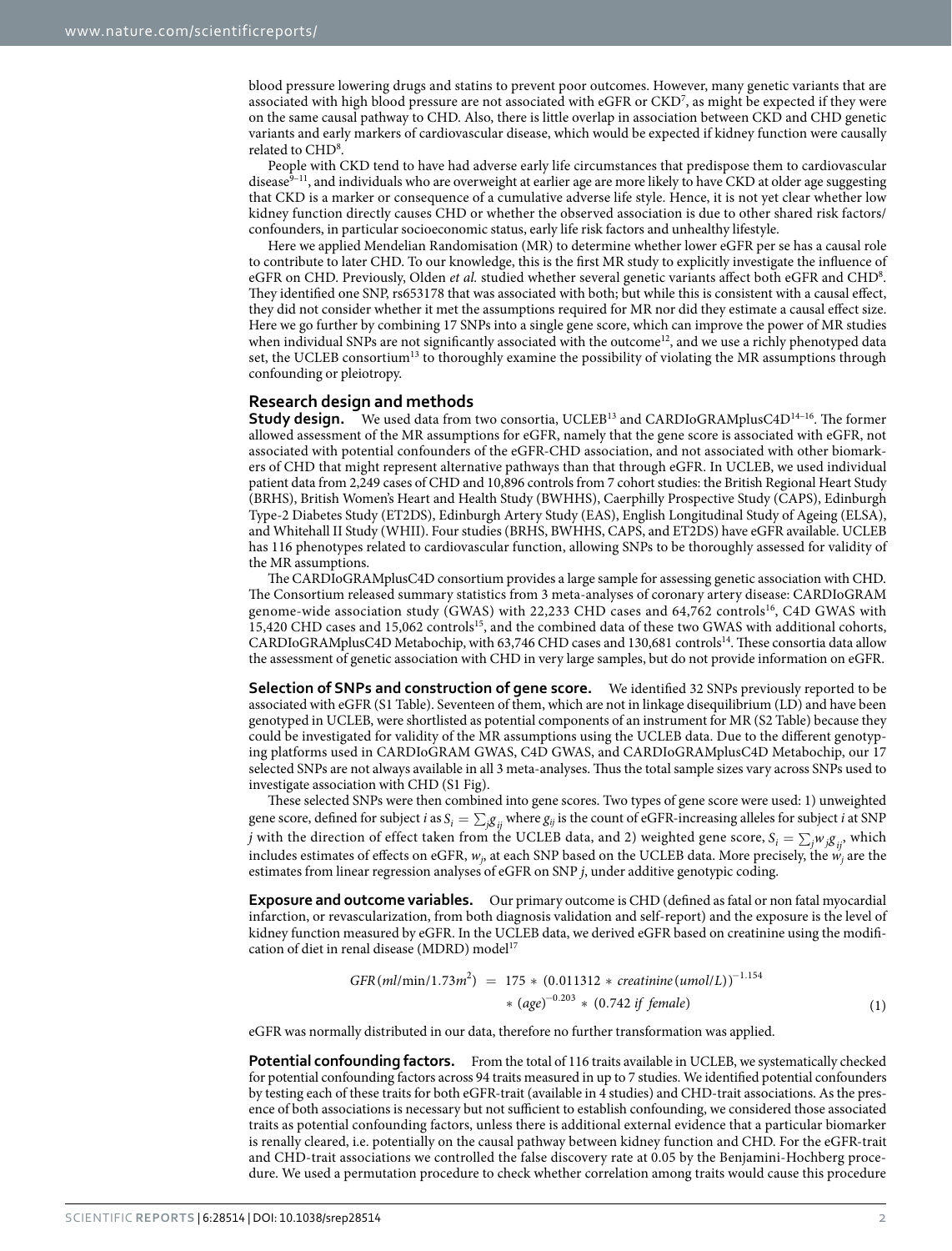<span id="page-2-0"></span>

|              | N (available CHD) |          | N (available eGFR) |              | Mean age |                 | % Male   |              | Mean eGFR<br>(ml/min/1.73m <sup>2</sup> ) |          |
|--------------|-------------------|----------|--------------------|--------------|----------|-----------------|----------|--------------|-------------------------------------------|----------|
|              | Cases             | Controls | Cases              | Controls     | Cases    | <b>Controls</b> | Cases    | Controls     | Cases                                     | Controls |
| <b>BRHS</b>  | 630               | 1823     | 619                | 1802         | 69.2     | 68.8            | 100      | 100          | 61.9                                      | 63.7     |
| <b>BWHHS</b> | 338               | 1686     | 330                | 1647         | 71.3     | 70.6            | $\Omega$ | $\mathbf{0}$ | 60.2                                      | 63.5     |
| CAPS         | 354               | 1040     | 343                | 974          | 57.0     | 56.7            | 100      | 100          | 69.8                                      | 69.2     |
| ET2D         | 227               | 830      | 223                | 826          | 69.0     | 67.6            | 73.1     | 45.5         | 63.6                                      | 72.1     |
| EAS          | 185               | 670      | $\Omega$           | $\mathbf{0}$ | 70.8     | 69.7            | 57.8     | 46.3         | NA                                        | NA       |
| <b>ELSA</b>  | 316               | 1669     | $\Omega$           | $\theta$     | 75.4     | 73.3            | 65.2     | 50.7         | NA                                        | NA       |
| WHII         | 199               | 3178     | $\Omega$           | $\mathbf{0}$ | 63.3     | 60.6            | 85.4     | 75.0         | NA                                        | NA       |

**Table 1. Descriptive table for CHD cases and controls in 7 studies.**

to be conservative, finding that the overall level of correlation is negligible in this context (see Supplementary Methods).

**SNP instrument validity.** We used UCLEB data to test the validity of our gene scores as instrumental variables under the three MR assumptions: 1) association between gene scores and eGFR, 2) absence of association between gene scores and common causes of eGFR and CHD, and 3) absence of pathways between gene scores and CHD other than through eGFR. We tested assumption 1 using linear regression of eGFR on the gene scores, assumption 2 using linear regression of each identified potential confounder on the gene scores (except gender where logistic regression was applied), and assumption 3 using linear regression of each trait in UCLEB (whether or not a potential confounder) on the gene scores. Each regression adjusted for study as a categorical covariate. We controlled the false discovery rate at 0.05 by the Benjamini-Hochberg procedure.

**Mendelian Randomisation.** We tested for a causal effect by testing the association between each gene score and CHD and appealing to the MR principle. As only summary odds ratios and their standard errors were available from the CHD consortia, we applied the Johnson formula described by Burgess *et al.*[12](#page-5-6), in which the regression coefficient of the gene score on CHD is

$$
\hat{\beta}_{YS} = \frac{\sum_{j} w_{j} \hat{\beta}_{Yj} s_{Yj}^{-2}}{\sum_{j} w_{j}^{2} s_{Yj}^{-2}}
$$
\n(2)

with standard error  $\sqrt{2}$  $\frac{1}{\sum_j w_j^2 s_{yj}^{-2}}$ , where  $\hat{\beta}_{Yj}$  is the estimated log odds ratio of SNP *j* on CHD,  $s_{Yj}$  is its standard error, and  $w_j$  is a predetermined weight. The unweighted score has  $w_j = 1$  for all SNPs, whereas the weighted score sets  $w_j$  to the linear regression coefficient of SNP *j* for eGFR, here estimated from the UCLEB data (weights and odds ratios were calculated for the eGFR increasing alleles). This is an example of two-sample Mendelian randomization[18](#page-6-5) in which the exposure and outcome associations are measured in different samples. Two-sided tests of association were performed by comparing the ratio of  $\hat{\beta}_{YS}$  and its standard error to a standard normal distribution.

Using the weighted score,  $\hat{\beta}_{YS}$  is an estimate of the causal effect of eGFR on CHD, but we avoid this interpretation as our aim here was merely to detect the presence of a causal effect.

**Reverse Mendelian Randomisation.** We considered whether a causal effect exists in the opposite direction, with CHD acting to cause reduced kidney function. We constructed an weighted gene score from 51 SNPs associated with CHD at genome-wide significance, as reported by CARDIoGRAMplusC4D<sup>14</sup> and tested this score for association with eGFR in the UCLEB data using summary odds ratios as above.

#### **Results**

A summary of CHD cases and controls in UCLEB is shown in [Table 1.](#page-2-0) As expected, we observed that eGFR is significantly negatively associated with CHD ( $OR = 0.984$  per ml/min/1.73 m<sup>2</sup> increase, 95% CI = 0.979-0.988,  $p = 1.98 \times 10^{-12}$ ) across its entire range and particularly when comparing subjects with reduced (<60 ml/ min/1.73 m<sup>2</sup>) eGFR to those in the intermediate (60–90 ml/min/1.73 m<sup>2</sup>), and normal/high range ( $\geq$ 90 ml/ min/1.73 m<sup>2</sup>, [Fig. 1](#page-3-0)), consistent with previous studies of the MDRD eGFR-CHD association<sup>19</sup>.

From 94 traits available in 7 UCLEB studies, we identified 28 potential confounding factors of the eGFR-CHD association [\(Fig. 2,](#page-3-1) S4 Table). These are generally concordant with previously observed correlates of eGFR and risk factors for CH[D19.](#page-6-6) Some discrepancies, for example blood pressure and smoking (ever/never), which were not associated with eGFR in UCLEB are likely due to the cross-sectional nature of the data, and have been previously seen in other data<sup>20</sup>. One of the potentially confounding factors was NTproBNP, which is known to be renally cleared<sup>6</sup>. NTproBNP was therefore considered to be a variable on the causal pathway between eGFR and CHD and not a confounding variable. We also excluded percentage body fat because this was only available in the ET2DS study, which did not have many of the other confounders measured. Due to missing data in the remaining 26 potential confounders, we then investigated the observational association between eGFR and CHD in a reduced sample size of 1547 (OR = 0.977 per 1 ml/min/1.73 m<sup>2</sup> increase, 95% CI = 0.965–0.989, p = 3.38 × 10<sup>-4</sup>).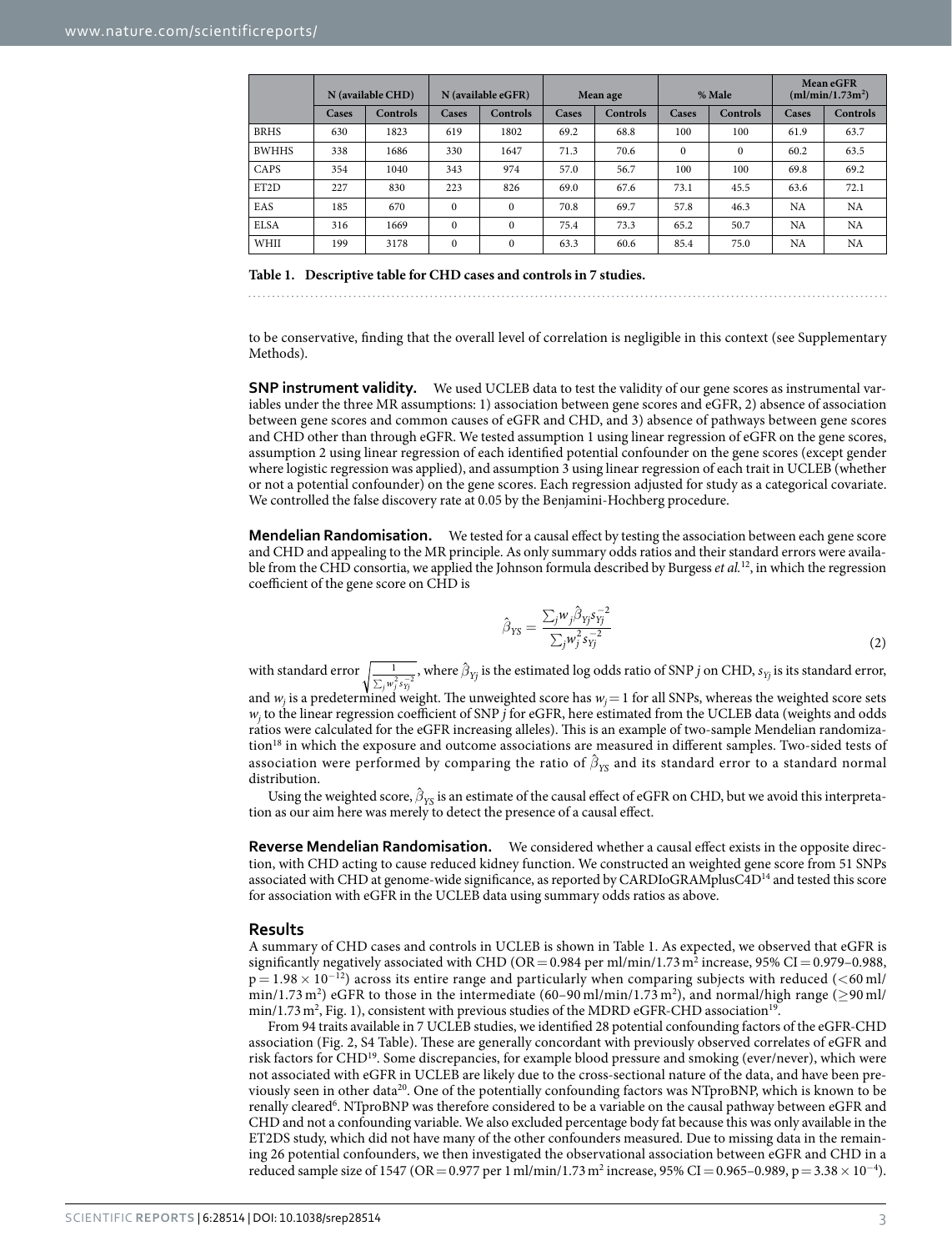

<span id="page-3-0"></span>**Figure 1. Association between baseline eGFR and CHD in quintiles (left), and comparing low and moderate eGFR to normal/high eGFR (right), in the UCLEB data (1515 cases, 5247 controls).** 

associations between all traits and CHD/eGFF



<span id="page-3-1"></span>**Figure 2. Benjamini-Hochberg adjusted** *P***-values for CHD-trait and eGFR-trait (N range of CHDtrait** = 139-13145, and N range of eGFR-trait = 138-6764). Horizontal line shows adjusted  $P = 0.05.28$ traits significantly associated with both CHD and eGFR on dotted vertical lines are identified as potential confounding factors: age, alcohol, body mass index, ECG Cornell product, cotinine, CRP, D-Dimer, Eosinophils, factor VIII, Factor IX, FEV1, fibrinogen, FVC, HDL, IL-6, Neutrophil, percentage body fat, peak expiratory flow rate, NT-proBNP, ECG QTc, ECG QT interval, sex, total serum protein concentration, Triglyceride, tPa, von Willebrand factor, waist circumference, weight. Abbreviations used in the figure are defined in S3 Table.

After adjusting for 26 potential confounders, the association between eGFR-CHD was slightly attenuated and remained borderline significant (OR = 0.868 per 10 ml/min/1.73 m<sup>2</sup> increase, 95% CI = 0.760-1.000, p = 0.05).

In UCLEB, the combination of 17 SNPs explained 1.5% of the variation in eGFR. The corresponding F statistics were 59 and 91 for unweighted and weighted scores respectively, indicating that the gene score is a strong instrument. In testing for association between gene scores and all traits available in UCLEB ([Fig. 3\)](#page-4-0), our gene scores showed an exclusive association with kidney function measurements, including eGFR (adjusted p=  $2.0 \times 10^{-12}$ ) and p =  $3.3 \times 10^{-19}$  for unweighted and weighted gene scores respectively), creatinine (adjusted p =  $6.0 \times 10^{-9}$ and p =  $6.8\times10^{-16}$ ), and serum urea concentration (adjusted p =  $9.8\times10^{-3}$  and p =  $3.1\times10^{-5}$ ). This confirms the first MR assumption that our gene scores are indeed a good proxy for kidney function. Secondly, associations between our gene scores and 26 potential confounding factors and NTproBNP were not significant, meeting the second MR assumption that our gene scores are not associated with common causes of eGFR and CHD. Although we cannot be sure that our gene scores are not associated with unmeasured confounders, these results (including many of the strongest biomarkers for CHD) suggest that any such confounding is weak. Lastly, association between our gene scores and other traits available in UCLEB do not reach significance. Therefore our gene scores appear specific to eGFR and other kidney-related traits.

We found significant association of the unweighted score with CHD (OR  $= 0.983$  per additional eGFR increasing allele, 95% CI =  $0.970-0.996$ , p= 0.008), suggesting a causal effect of eGFR on CHD. This was in the direction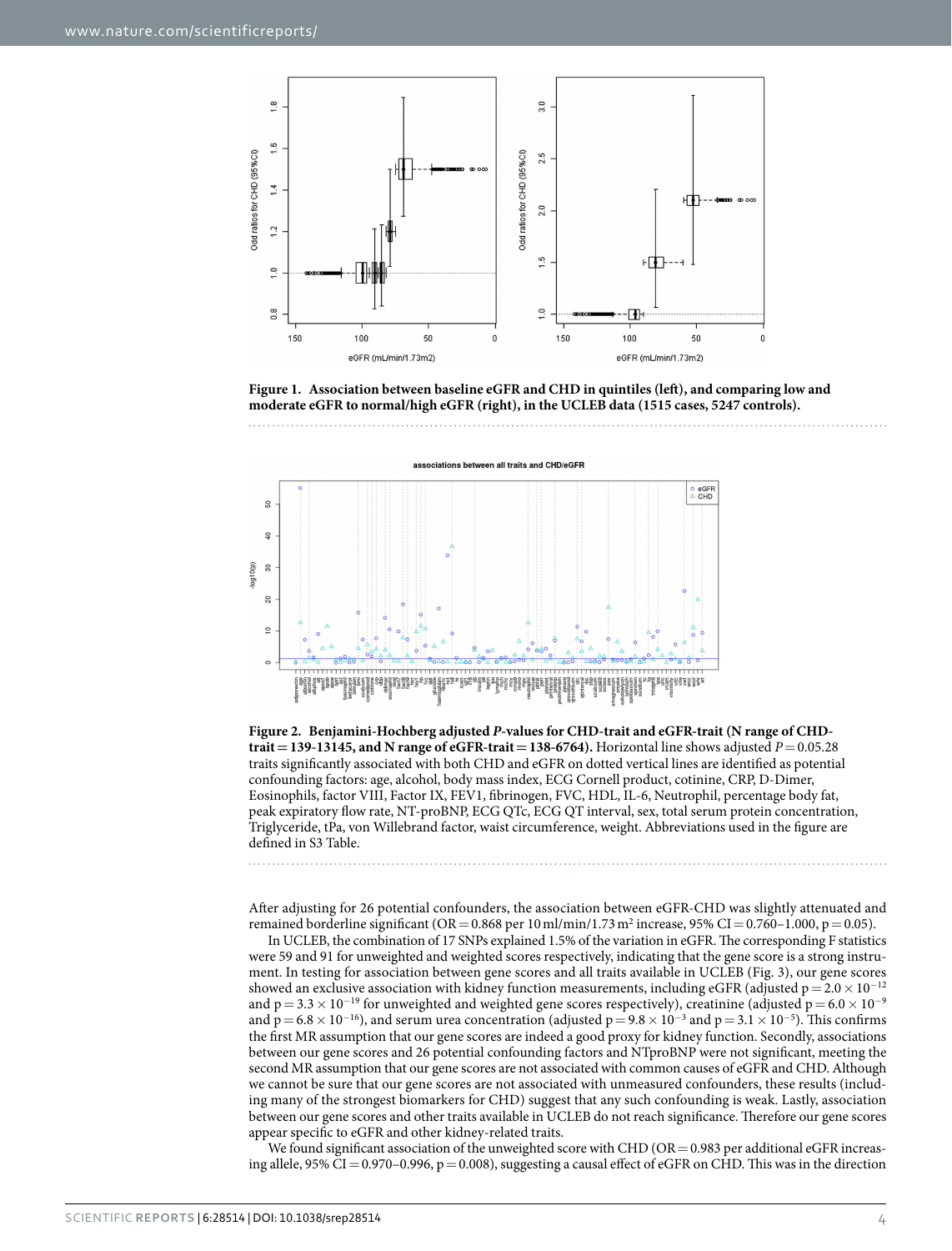associations between unweighted/weighted gene score and traits



<span id="page-4-0"></span>**Figure 3. Benjamini-Hochberg adjusted** *P***-values for unweighted and weighted gene score-trait associations (N range=139-15609).** Only kidney function traits (eGFR, creatinine, and serum urea concentration) are shown to be significantly associated with either gene score (dotted vertical lines). See S5 Table for further details of summary statistics.

to that seen in the observational data. However, the association was not significant when using a weighted score  $(OR = 0.993, 95\% \text{ CI} = 0.984 - 1.002, p = 0.11)$ . Inspection of the weights given to the individual SNPs suggested that these results could be explained by rs653178 alone. Previously, it has been shown that there is little overlap between well-validated SNPs for kidney disease and CHD, where only rs653178 was highly associated with both cystatin-C-based eGFR and CHD<sup>21</sup>. However this was not the case in UCLEB, in which rs653178 was not associated with eGFR and received the smallest weight among all 17 instrument SNPs (S6 Table). Therefore, using weights from UCLEB diminished evidence of a causal association observed with the unweighted score.

The unweighted gene score was further investigated to assess the sensitivity of the observed nominal evidence of a causal association. We first excluded rs1260326, which has known pleiotropic effects<sup>22</sup>, and observed the same association signal remaining ( $OR = 0.991$ ,  $95\%$  CI = 0.981-1.001, p = 0.003). Secondly we excluded rs653178 which could have stronger effect through cystatin-based eGFR instead of creatinine-based eGFR<sup>[22](#page-6-9)</sup> from the gene score, and found that the evidence of causal effect disappeared ( $OR = 0.994$ , 95% CI = 0.982–1.005, p = 0.291). This implies that rs653178 is driving the significant association of the gene score with CHD. To confirm this, we excluded each of the 17 SNPs at a time, and observed that only the exclusion of rs653178 removed the association signal. In addition, instead of identifying the eGFR increasing alleles from the UCLEB data, we incorporated external information on the direction of effect for 9 SNPs that were available in Olden *et al.*, to allow more accurate estimates due to their larger sample size. While the eGFR increasing alleles in UCLEB are retained for the remaining SNPs, for 3 out of the 9 SNPs from Olden *et al.* a different eGFR increasing allele was identified in comparison to UCLEB (S6 Table). After adjusting the unweighted score accordingly, the evidence of a causal effect remained (OR = 0.971, 95% CI = 0.950-0.992, p = 0.007).

We further investigated the case in which eGFR  $<$  60 ml/min/1.73 m<sup>2</sup> (stage 3 nephropathy) which has been significantly associated with increased CHD events<sup>23,24</sup>. If there is a causal influence of eGFR on CHD, it may be stronger in those for whom an increased association is observed. By conditioning on eGFR, a biased estimate of causal effect may result<sup>[25](#page-6-12)</sup>. However, we observed little evidence of a causal association between eGFR and CHD with the unweighted score (OR = 0.982, 95% CI = 0.963–1.002, p = 0.083) and the weighted score (OR = 0.991, 95% CI = 0.974–1.008, p = 0.286) when restricting analysis to subjects with eGFR  $<$  60.

Since the gene scores were not specific to eGFR but also associated with other kidney function traits, we adjusted the regression of CHD on eGFR for creatinine and serum urea concentration in the UCLEB data alone. Neither gene score was significantly associated with CHD in the UCLEB data, with or without adjustment for creatinine and serum urea concentration.

Finally, the reverse MR did not show an association of the CHD gene score with eGFR ( $\beta = -0.120$ , 95%  $CI = -1.271 - 0.872$ ,  $p = 0.715$ ).

#### **Discussion**

We applied Mendelian Randomisation to determine whether lower eGFR has a causal role in CHD. To improve the power of MR, we combined 17 SNPs into a single gene score. By using a richly phenotyped data set in the UCLEB consortium, we thoroughly examined whether our gene score meets the assumptions of Mendelian Randomisation studies, in that it is associated with eGFR, not associated with potential confounders of the eGFR-CHD association, and not associated with other biomarkers of CHD that might represent alternative pathways than that through eGFR. The gene scores appeared to meet these assumptions although we noted associations with additional kidney function traits that might represent alternative pathways through kidney function to that measured by eGFR.

We found significant evidence of a causal effect on CHD using an unweighted score. However, the weighted score revealed that this result is driven by rs653178, which was not associated with eGFR in UCLEB (and therefore unreliably down-weighted the significance of the unweighted score). Potential reasons that could cause the discrepancy of rs653187 between UCLEB and the previous study by Olden *et al.* are random sampling, low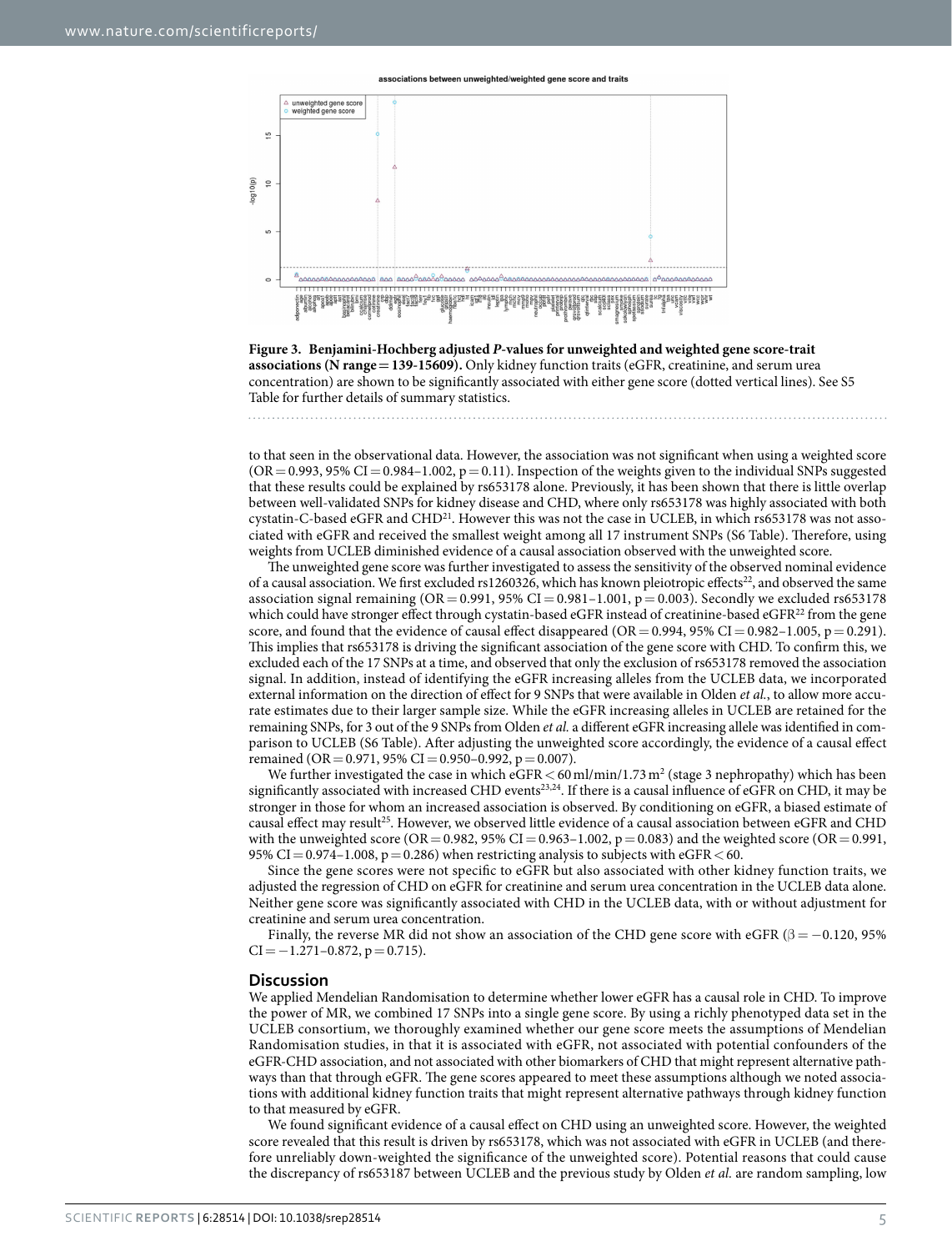power due to the smaller sample size in UCLEB, and a substantially weaker association between rs653178 and creatinine-based eGFR ( $p=1\times10^{-4}$ ) compared to cystatin-C-based eGFR ( $p=3.5\times10^{-11}$ )<sup>[22](#page-6-9)</sup>. Further analyses, including taking the direction of effect from external sources rather than the UCLEB data, and selecting study participants based on low eGFR, did not yield any stronger evidence of a causal effect.

One explanation of our results is that, if a causal effect exists, it may act only through some pathways contributing to measured eGFR, marked by rs653178, whereas other pathways marked by the other 16 SNPs do not have a causal effect. However, rs653178 has been previously shown to be associated with a number of phenotypes, including mean arterial pressure<sup>[26](#page-6-13)</sup>, blood pressure<sup>[27](#page-6-14)</sup>, celiac disease<sup>[28](#page-6-15)</sup> and peripheral artery disease, a known com-plication of both CHD and CKD<sup>[29](#page-6-16)</sup>. Therefore the known pleiotropic effect of rs653178 restricts inference of a direct causal effect of eGFR on CHD.

Our study has some limitations. Only 1.5% of the variation in eGFR was explained by the gene scores comprising 17 SNPs. In the largest consortium data available, CARDIoGRAMplusC4D including approximately 200,000 individuals, we would have 74% and 25% power to detect causal odds ratios of 0.9 and 0.95 respectively<sup>30</sup>, both in excess of the observational odds ratio of 0.98 in the UCLEB consortium. Although the study was likely underpowered over the full range of eGFR, a stronger causal effect may exist among those with eGFR< 60, but our gene scores were not associated with CHD among those subjects. A score including more eGFR associated SNPs would have more power to detect a causal effect, though at greater risk of violating the MR assumptions. Another limitation concerns the validation of the MR assumptions for our gene scores. While UCLEB provides a richly phenotyped and large data set, other phenotypes not measured in those studies may be confounding factors or show pleiotropic effects of our gene scores. Furthermore our power to detect confounding and pleiotropy was reduced by control for multiple testing, which we deemed necessary to avoid falsely inferring that our gene scores are invalid instruments.

Observational studies have mainly shown increased risk of CHD among those with low MDRD eGFR compared to those in the normal range. Studies using newer biomarkers provide clear evidence that there is association even at higher  $e$ GFR<sup>31</sup>. We have treated  $e$ GFR as a continuous variable in MR analysis, which may have reduced power if the causal effect is restricted to subjects with low MDRD eGFR. We took this approach because the associated SNPs apparently influence eGFR over its entire range so that a standard MR analysis would correspond to a population-wide intervention on eGFR levels. Again however, we found no association between the gene scores and CHD among subjects with low eGFR. More robust methods for MR analysis in discrete exposure strata have recently become availabl[e25](#page-6-12)[,32](#page-6-19) and could be applied here. However, we believe our current results are not sufficiently encouraging to warrant these approaches.

We are not the first to observe that inflammatory and thrombotic markers associated with CHD are raised in people with CKD<sup>5</sup>. These potential confounding biomarkers may be a result of other life style associated risk factors leading to CKD, in particular overweight at younger age and subsequent obesity<sup>33-35</sup>. In total we identified 27 potential confounders but upon adjustment the association between eGFR and CHD remained significant with a similar odds ratio. Our power to detect confounders was limited by the number of cases of CHD in UCLEB, the range of phenotypes considered (in particular excluding socio-economic status), the limited sample size for some particular phenotypes and the multiple testing burden, and further confounders may exist that attenuate or abolish the eGFR-CHD association. We used reverse MR to address the possibility of reverse causation, but did not observe significant association between a gene score for CHD and levels of eGFR.

In conclusion, this study observed weak evidence for a causal effect of low eGFR on CHD risk, while the observational association was not explained by potential confounders nor by reverse causation. However, this result was highly influenced by rs653178, which has known pleiotropic effects, therefore restricting any inference of a direct causal effect of eGFR on CHD. Our results leave the remaining unexplained association between eGFR and CHD as an open question.

#### **References**

- <span id="page-5-0"></span>1. Chronic Kidney Disease Prognosis Consortium *et al.* Association of estimated glomerular filtration rate and albuminuria with allcause and cardiovascular mortality in general population cohorts: a collaborative meta-analysis. *Lancet* **375,** 2073–2081, doi: 10.1016/S0140-6736(10)60674-5 (2010).
- <span id="page-5-1"></span>2. van der Velde, M. *et al.* Screening for albuminuria identifies individuals at increased renal risk. *J Am Soc Nephrol* **20,** 852–862, doi: 10.1681/ASN.2008060655 (2009).
- <span id="page-5-2"></span>3. Cai, Q., Mukku, V. K. & Ahmad, M. Coronary artery disease in patients with chronic kidney disease: a clinical update. *Curr Cardiol Rev* **9,** 331–339 (2013).
- 4. Matsushita, K. *et al.* Subclinical Atherosclerosis Measures for Cardiovascular Prediction in CKD. *J Am Soc Nephrol* **26,** 439–447, doi: 10.1681/ASN.2014020173 (2015).
- <span id="page-5-8"></span>5. Shlipak, M. G. *et al.* Elevations of inflammatory and procoagulant biomarkers in elderly persons with renal insufficiency. *Circulation* **107,** 87–92 (2003).
- <span id="page-5-7"></span>6. Vickery, S. *et al.* B-type natriuretic peptide (BNP) and amino-terminal proBNP in patients with CKD: relationship to renal function and left ventricular hypertrophy. *Am J Kidney Dis* **46,** 610–620, doi: 10.1053/j.ajkd.2005.06.017 (2005).
- <span id="page-5-3"></span>7. International Consortium for Blood Pressure Genome-Wide Association Studies *et al.* Genetic variants in novel pathways influence blood pressure and cardiovascular disease risk. *Nature* **478,** 103–109, doi: 10.1038/nature10405 (2011).
- <span id="page-5-4"></span>8. Olden, M. *et al.* Overlap between common genetic polymorphisms underpinning kidney traits and cardiovascular disease phenotypes: the CKDGen consortium. *Am J Kidney Dis* **61,** 889–898, doi: 10.1053/j.ajkd.2012.12.024 (2013).
- <span id="page-5-5"></span>9. Al-Qaoud, T. M., Nitsch, D., Wells, J., Witte, D. R. & Brunner, E. J. Socioeconomic status and reduced kidney function in the Whitehall II Study: role of obesity and metabolic syndrome. *Am J Kidney Dis* **58,** 389–397, doi: 10.1053/j.ajkd.2011.04.017 (2011).
- 10. Silverwood, R. J. *et al.* Early-life overweight trajectory and CKD in the 1946 British birth cohort study. *Am J Kidney Dis* **62,** 276–284, doi: 10.1053/j.ajkd.2013.03.032 (2013).
- 11. Silverwood, R. J. *et al.* Association between younger age when first overweight and increased risk for CKD. *J Am Soc Nephrol* **24,** 813–821, doi: 10.1681/ASN.2012070675 (2013).
- <span id="page-5-6"></span>12. Burgess, S., Butterworth, A. & Thompson, S. G. Mendelian randomization analysis with multiple genetic variants using summarized data. *Genet Epidemiol* **37,** 658–665, doi: 10.1002/gepi.21758 (2013).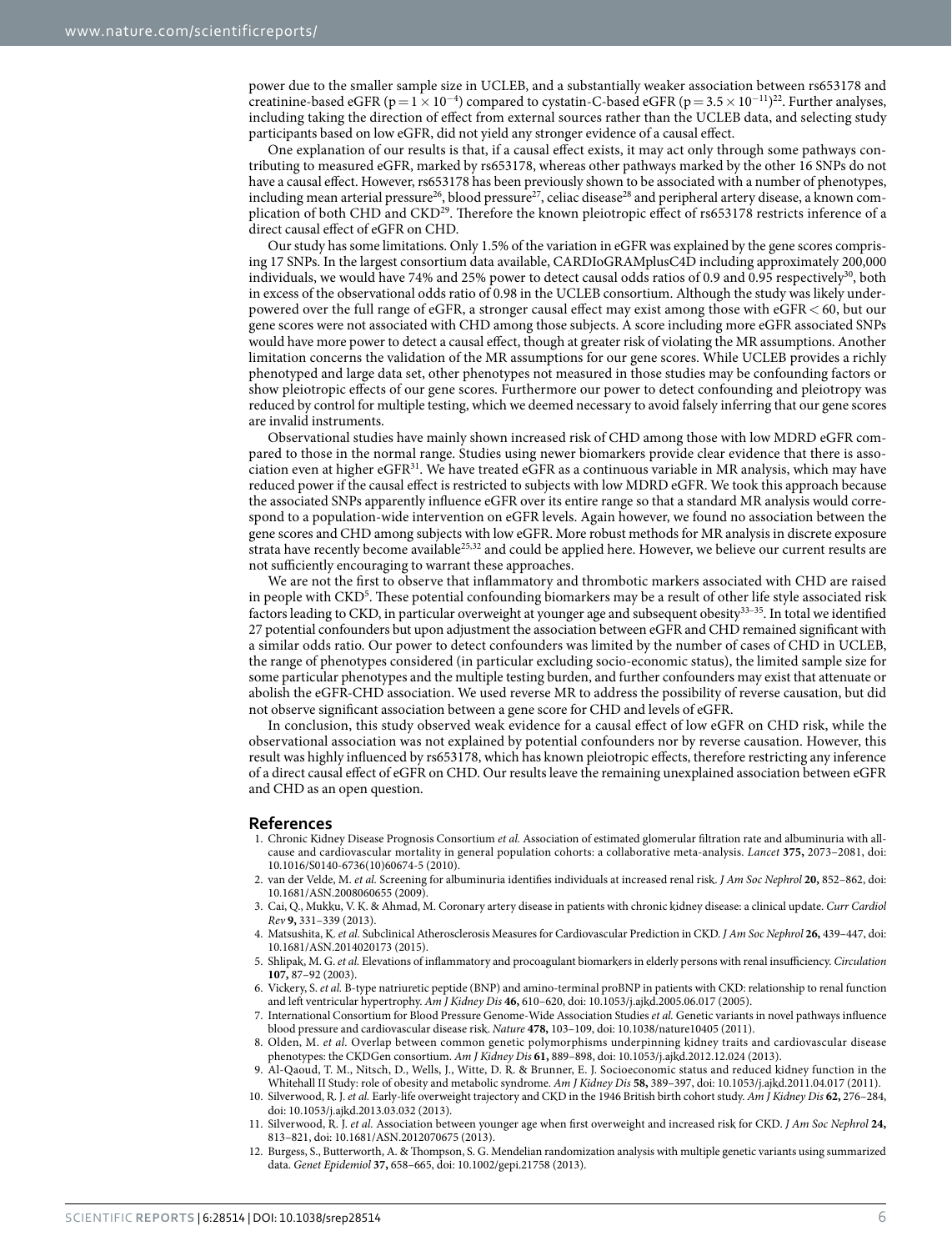- <span id="page-6-0"></span>13. Shah, T. *et al.* Population genomics of cardiometabolic traits: design of the University College London-London School of Hygiene and Tropical Medicine-Edinburgh-Bristol (UCLEB) Consortium. *PLoS One* **8,** e71345, doi: 10.1371/journal.pone.0071345 (2013).
- <span id="page-6-1"></span>14. CARDIoGRAMplusC4D Consortium *et al.* Large-scale association analysis identifies new risk loci for coronary artery disease. *Nat Genet* **45,** 25–33, doi: 10.1038/ng.2480 (2013).
- <span id="page-6-3"></span>15. Coronary Artery Disease Genetics Consortium A genome-wide association study in Europeans and South Asians identifies five new loci for coronary artery disease. *Nat Genet* **43,** 339–344, doi: 10.1038/ng.782 (2011).
- <span id="page-6-2"></span>16. Schunkert, H. *et al.* Large-scale association analysis identifies 13 new susceptibility loci for coronary artery disease. *Nat Genet* **43,** 333–338, doi: 10.1038/ng.784 (2011).
- <span id="page-6-4"></span>17. Levey, A. S. *et al.* Using standardized serum creatinine values in the modification of diet in renal disease study equation for estimating glomerular filtration rate. *Ann Intern Med* **145,** 247–254 (2006).
- <span id="page-6-5"></span>18. Pierce, B. L. & Burgess, S. Efficient design for Mendelian randomization studies: subsample and 2-sample instrumental variable estimators. *Am J Epidemiol* **178,** 1177–1184, doi: 10.1093/aje/kwt084 (2013).
- <span id="page-6-6"></span>19. Di Angelantonio, E., Danesh, J., Eiriksdottir, G. & Gudnason, V. Renal function and risk of coronary heart disease in general populations: new prospective study and systematic review. *PLoS Med* **4,** e270, doi: 10.1371/journal.pmed.0040270 (2007).
- <span id="page-6-7"></span>20. Nitsch, D. *et al.* Prevalence of renal impairment and its association with cardiovascular risk factors in a general population: results of the Swiss SAPALDIA study. *Nephrol Dial Transplant* **21,** 935–944, doi: 10.1093/ndt/gfk021 (2006).
- <span id="page-6-8"></span>21. Olden, M. *et al.* Common Variants in UMOD Associate with Urinary Uromodulin Levels: A Meta-Analysis. *J Am Soc Nephrol* **25,** 1869–1882, doi: 10.1681/ASN.2013070781 (2014).
- <span id="page-6-9"></span>22. Kottgen, A. *et al.* New loci associated with kidney function and chronic kidney disease. *Nat Genet* **42,** 376–384, doi: 10.1038/ng.568  $(2010)$ .
- <span id="page-6-10"></span>23. Anavekar, N. S. *et al.* Relation between renal dysfunction and cardiovascular outcomes after myocardial infarction. *N Engl J Med* **351,** 1285–1295, doi: 10.1056/NEJMoa041365 (2004).
- <span id="page-6-11"></span>24. Go, A. S., Chertow, G. M., Fan, D., McCulloch, C. E. & Hsu, C. Y. Chronic kidney disease and the risks of death, cardiovascular events, and hospitalization. *N Engl J Med* **351,** 1296–1305, doi: 10.1056/NEJMoa041031 (2004).
- <span id="page-6-12"></span>25. Silverwood, R. J. *et al.* Testing for non-linear causal effects using a binary genotype in a Mendelian randomization study: application to alcohol and cardiovascular traits. *Int J Epidemiol*, doi: 10.1093/ije/dyu187 (2014).
- <span id="page-6-13"></span>26. Wain, L. V. *et al.* Genome-wide association study identifies six new loci influencing pulse pressure and mean arterial pressure. *Nat Genet* **43,** 1005–1011, doi: 10.1038/ng.922 (2011).
- <span id="page-6-14"></span>27. Newton-Cheh, C. *et al.* Genome-wide association study identifies eight loci associated with blood pressure. *Nat Genet* **41,** 666–676, doi: 10.1038/ng.361 (2009).
- <span id="page-6-15"></span>28. Dubois, P. C. *et al.* Multiple common variants for celiac disease influencing immune gene expression. *Nat Genet* **42,** 295–302, doi: 10.1038/ng.543 (2010).
- <span id="page-6-16"></span>29. Kullo, I. J. *et al.* The ATXN2-SH2B3 locus is associated with peripheral arterial disease: an electronic medical record-based genomewide association study. *Frontiers in genetics* **5,** 166, doi: 10.3389/fgene.2014.00166 (2014).
- <span id="page-6-17"></span>30. Brion, M. J., Shakhbazov, K. & Visscher, P. M. Calculating statistical power in Mendelian randomization studies. *Int J Epidemiol* **42,** 1497–1501, doi: 10.1093/ije/dyt179 (2013).
- <span id="page-6-18"></span>31. Waheed, S. *et al.* Combined association of albuminuria and cystatin C-based estimated GFR with mortality, coronary heart disease, and heart failure outcomes: the Atherosclerosis Risk in Communities (ARIC) Study. *Am J Kidney Dis* **60,** 207–216, doi: 10.1053/j. ajkd.2012.03.011 (2012).
- <span id="page-6-19"></span>32. Burgess, S., Davies, N. M., Thompson, S. G. & EPIC-InterAct Consortium. Instrumental variable analysis with a nonlinear exposureoutcome relationship. *Epidemiology* **25,** 877–885, doi: 10.1097/EDE.0000000000000161 (2014).
- <span id="page-6-20"></span>33. Greenfield, J. R. *et al.* Obesity is an important determinant of baseline serum C-reactive protein concentration in monozygotic twins, independent of genetic influences. *Circulation* **109,** 3022–3028, doi: 10.1161/01.CIR.0000130640.77501.79 (2004).
- 34. Singh, A. *et al.* Elevated circulating tissue factor procoagulant activity, factor VII, and plasminogen activator inhibitor-1 in childhood obesity: evidence of a procoagulant state. *Br J Haematol* **158,** 523–527, doi: 10.1111/j.1365-2141.2012.09160.x (2012).
- 35. Timpson, N. J. *et al.* C-reactive protein and its role in metabolic syndrome: mendelian randomisation study. *Lancet* **366,** 1954–1959, doi: 10.1016/S0140-6736(05)67786-0 (2005).

### **Author Contributions**

The study was designed by F.D., J.P.C., D.N., A.H. and P.C. The analysis was performed by P.C. The manuscript was written by F.D., P.C., D.N., J.W., Y.B.-S., A.M.C., B.J., M. Kumari, S.M. and M. Kivimaki. Sample preparation and genotyping were performed by J.W., D.Z., J.E. and T.S. Data was provided by B.J., G.W., P.W., T.G., I.D., S.M., J.P., M. Kumari, M. Kivimaki, E.B. and C.L. under UCLEB consortium. All authors reviewed the manuscript.

### **Additional Information**

**Supplementary information** accompanies this paper at <http://www.nature.com/srep>

**Competing financial interests:** The authors declare no competing financial interests.

**How to cite this article**: Charoen, P. *et al.* Mendelian Randomisation study of the influence of eGFR on coronary heart disease. *Sci. Rep.* **6**, 28514; doi: 10.1038/srep28514 (2016).

This work is licensed under a Creative Commons Attribution 4.0 International License. The images or other third party material in this article are included in the article's Creative Commons license, unless indicated otherwise in the credit line; if the material is not included under the Creative Commons license, users will need to obtain permission from the license holder to reproduce the material. To view a copy of this license, visit <http://creativecommons.org/licenses/by/4.0/>